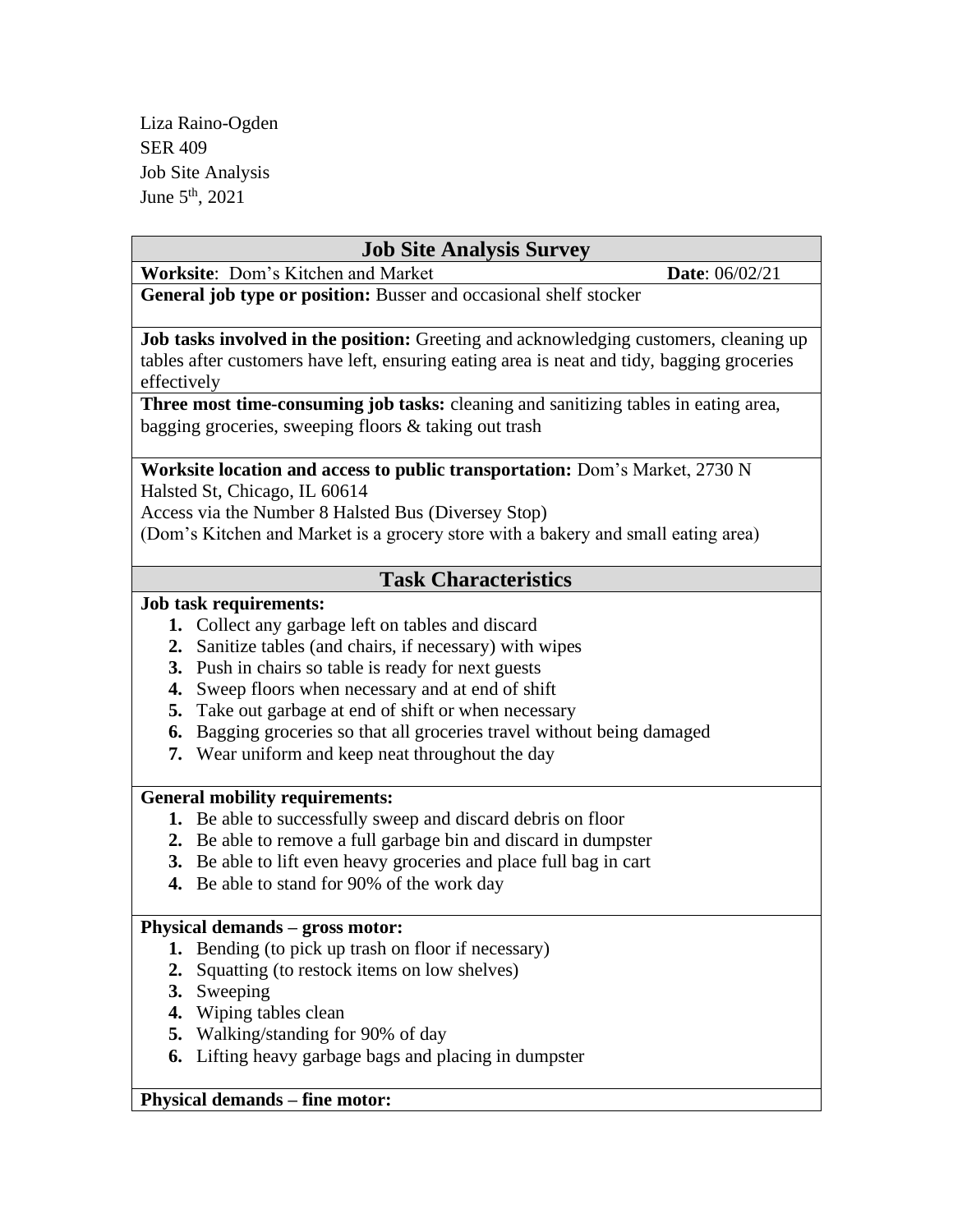- **1.** Clean and sanitize tables (remove all small crumbs and gunk)
- **2.** Place items carefully on appropriate shelves
- **3.** Picking up smaller pieces of trash
- **4.** Organizing groceries in bag

## **Length of work tasks:**

- **1.** Cleaning and organizing one table: **1-3 minutes**
- **2.** Sweeping eating area floor: **15 minutes**
- **3.** Taking out garbage: **10 minutes**
- **4.** Bagging groceries: **about 5 minutes per customer**

## **Variability of daily job tasks:**

The required tasks remain the same every day, but within the day it varies from restocking to bussing and cleaning tables and eating area

### **Problem-solving requirements:**

- **1.** Determining when groups are done and have left
- **2.** Deciding if tables are clean enough after sanitizing (is there any food residue still on the table?)
- **3.** Determining if floor should be swept or garbage taken out
- **4.** Prioritizing which job should be undertaken first when bussing
- **5.** Deciding what items should go at the bottom of the grocery bag vs. what should go at the top

### **Production rate requirements:**

- **1.** Tables need to be cleaned within 3 minutes of being empty, especially if busy
- **2.** Messes on the floor need to be cleaned immediately, so that customers don't slip and space stays sanitary
- **3.** Bags should be filled immediately when groceries arrive

### **Work product quality requirements:**

- **1.** Heavy items must be placed at the bottom of bags 100% of the time (bags should be organized effectively every time so no groceries are ruined)
- **2.** Tables should be sanitary and floors clean for customers
- **3.** Garbage should never be overflowing so that customers can have somewhere to dispose of their trash

### **Continuous working requirements:**

- **1.** Walking / standing
- **2.** Sweeping & making sure area stays clean

### **Task-Related Characteristics**

## **Co-worker presence/task-related contact:**

- 1. Co-worker will alert Terrell when to switch from bussing to bagging
- 2. Co-worker will scan groceries and pass them to Terrell
- 3. No co-worker contact when bussing / cleaning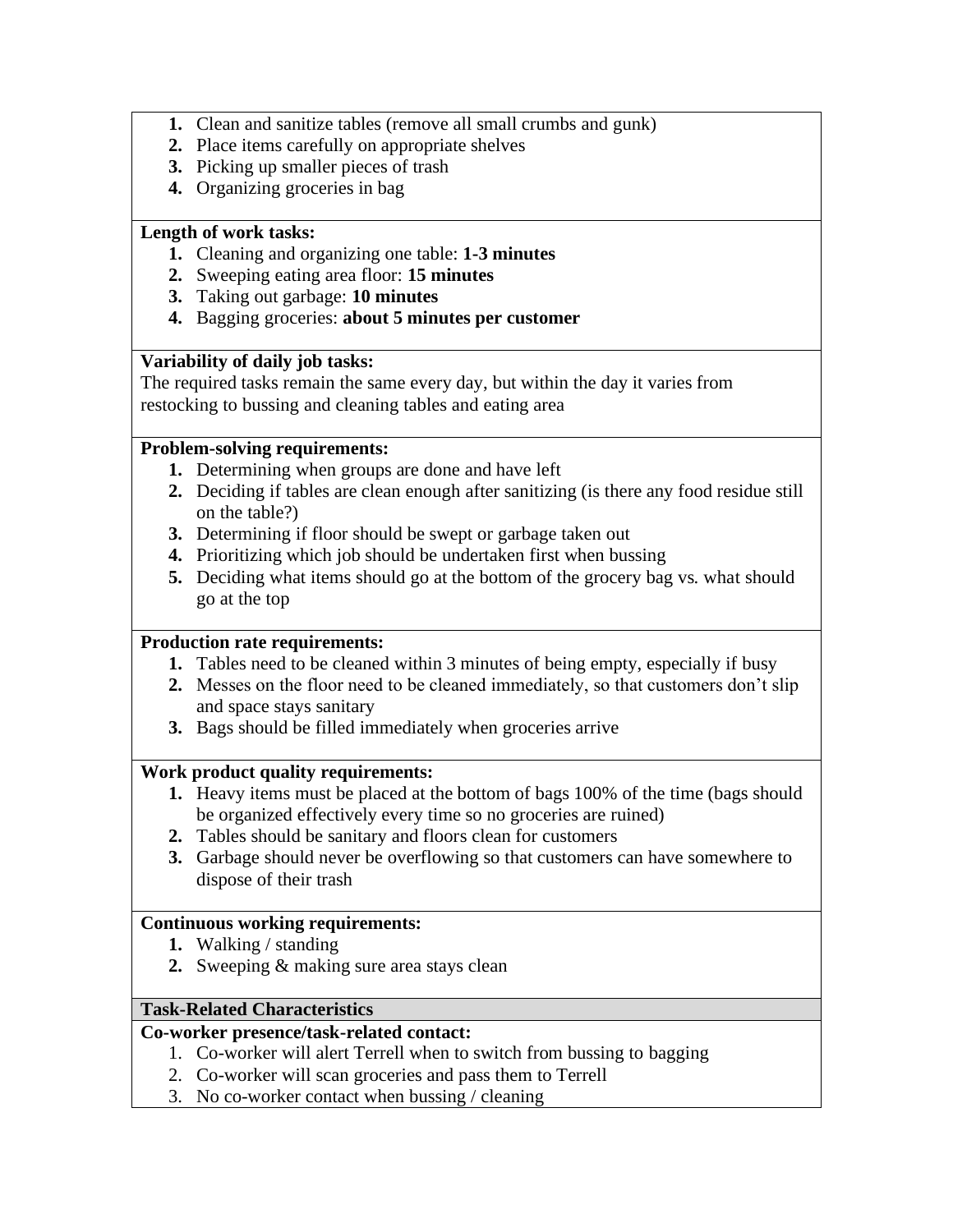## **Non-task-related social contacts while working:**

Customers may talk to Terrell while cleaning or bagging (to say thank you). Terrell will be surrounded by customers regularly. When bagging, Terrell may be approached by customers to engage in small talk.

### **Social atmosphere of worksite:**

The atmosphere is at sometimes relaxed, and at others (immediately following work, for example) very busy. Staff interact politely and casually, and staff feel comfortable talking with one another, even if there are a few customers around (though they always make time for a customer question or concern). Staff members are generally friendly, and supervisors help to make sure everyone has consistent expectations.

### **Interactions with customers/general public:**

Customers may ask Terrell for information about where an item is, they may say thank you, they may engage in limited small talk (Hello, good day, how are you? Etc.).

#### **Supervisory contact:**

Manager is always on-site. Stock manager will communicate with Terrell on a daily basis to let him know where he should station himself (bagging vs. bussing).

### **Environmental Characteristics**

### **Distractions (noise, visual, temperature, smells)**

The grocery store is loud with the sound of happy customers, registers ringing, announcements being made, and music playing quietly over the speakers. The bakery, deli, and meat and fish stations will all produce different smells during the day. The garbage would also be smelly when taken out. The store has large windows and bright lights that make lighting consistent throughout the store. The temperature would remain consistent as well, excepting if Terrell was to restock refrigerated items.

### **Equipment/tool use requirements:**

Broom with dustbin Push cart filled with restockable items Rag and bucket sanitizing liquid Paper and plastic bags (know how to open a paper bag)

#### **Academic requirements:**

Task-specific literacy required: knowledge of sorting for the task at hand (sort groceries based on weight and fragility, not color)

### **Natural Supports**

### **Environmental supports:**

Terrell will always have a co-worker nearby when bagging; coworker may begin sorting process as groceries are scanned

### **Supervisor and co-workers support:**

Coworkers could assist with bagging when items are done being scanned Supervisor can provide a schedule for each day, outlining when Terrell should expect to